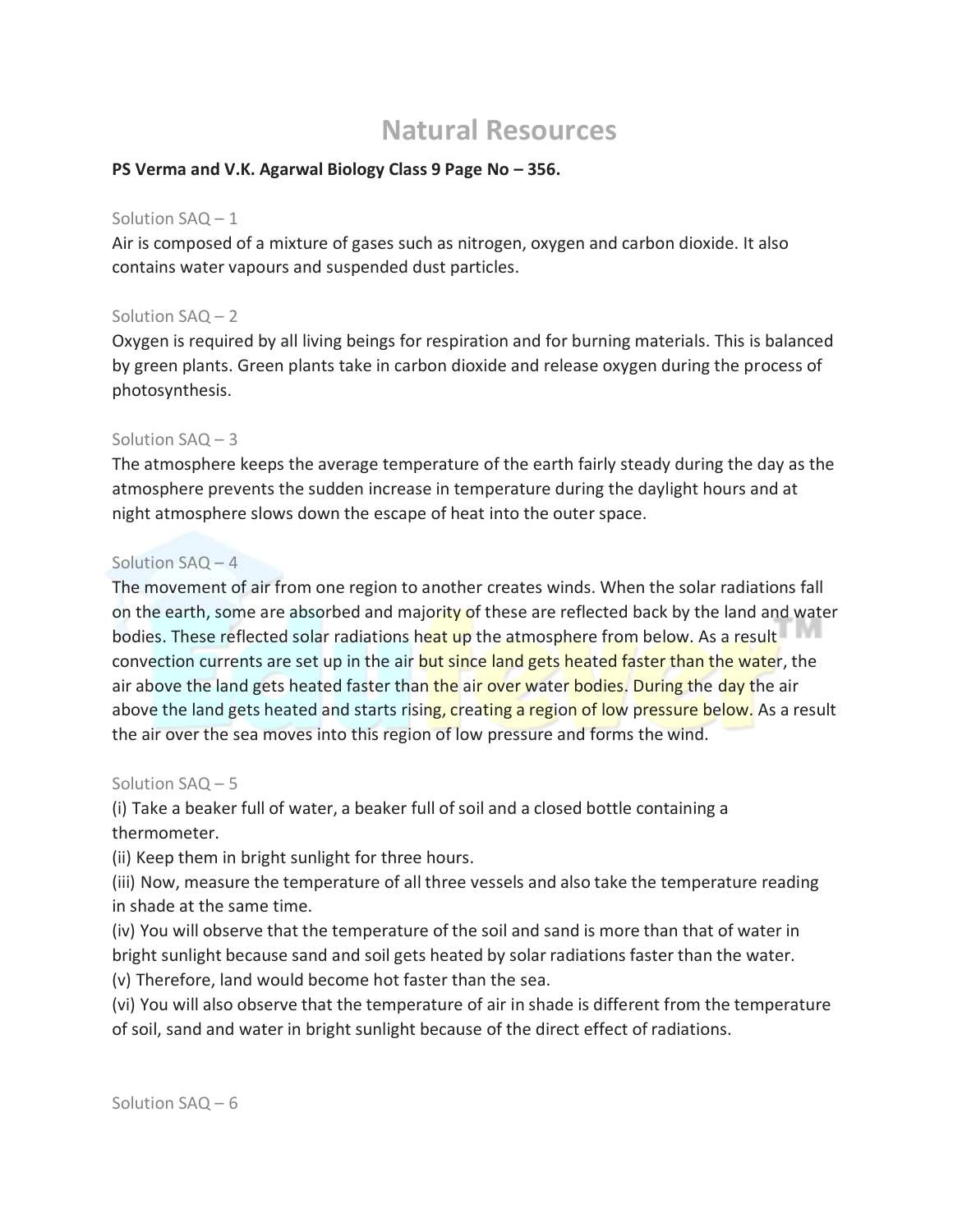When the solar radiations fall on the earth, some are absorbed and majority of these are reflected back or re-radiated by the land and water bodies. These reflected or re-radiated solar radiations heat the atmosphere from below. As a result convection currents are set up in the air.

# Solution SAQ – 7

The factors that influence the movement of air are:

- (i) Uneven heating of land at different parts of the earth.
- (ii) Differences in heating and cooling of land and water bodies.
- (iii) Vapourisation and condensation of water vapours.
- (iv) Rotation of earth.
- (v) Presence of high mountain ranges in the paths of wind.
- (vi) Difference in topography over which the wind passes.

# Solution SAQ – 8

When the water bodies get heated by solar radiations during the day, a large amount of water evaporates and goes in the air. The air carrying water vapours also gets heated. This hot air rises up carrying water vapours with it. As the air rises, it expands and cools. This cooling causes the water vapour in the air to condense as tiny droplets which slowly grow bigger by the condensation of more water droplets and forms clouds. When the droplets have grown big and heavy, they fall down in the form of rain. W

# Solution SAQ – 9

(i) Take an empty plastic bottle.

(ii) Pour 5-10 ml water into it and close the bottle tightly with a cap.

(iii) Shake the bottle well and then place it in the sun for 10 minutes.

(iv) Now, open the cap of the bottle and allow some smoke fromthe lighted incense stick to enter the bottle.

(v) Quickly close the bottle tightly with the cap.

(vi) Press the bottle hard between your hands as much as possible.

(vii) After few seconds release the bottle. Press the bottle again as hard as you can.

This simple experiment replicates, on a very small scale, the happenings when air with a very high content of water vapour goes from a region of high pressure to a region of low pressure. When bottle containing water is kept in the sun, the water evaporates and air inside the bottle gets saturated with water vapour. When the bottle is pressed between your hands, the pressure inside becomes high and air inside the bottle moves in a region of low pressure. It expands and cools. The smoke particles act as 'nuclei' on which water vapours condense in the form of tiny droplets. When you release the pressure, the air inside the bottle becomes foggy. When bottle is again pressed, the fog will disappear. It is so because due to high pressure condensed water vapours will fall down and collect as water at the bottom of the bottle. When the experiment is repeated without smoke inside the bottle, one will not observe foggy air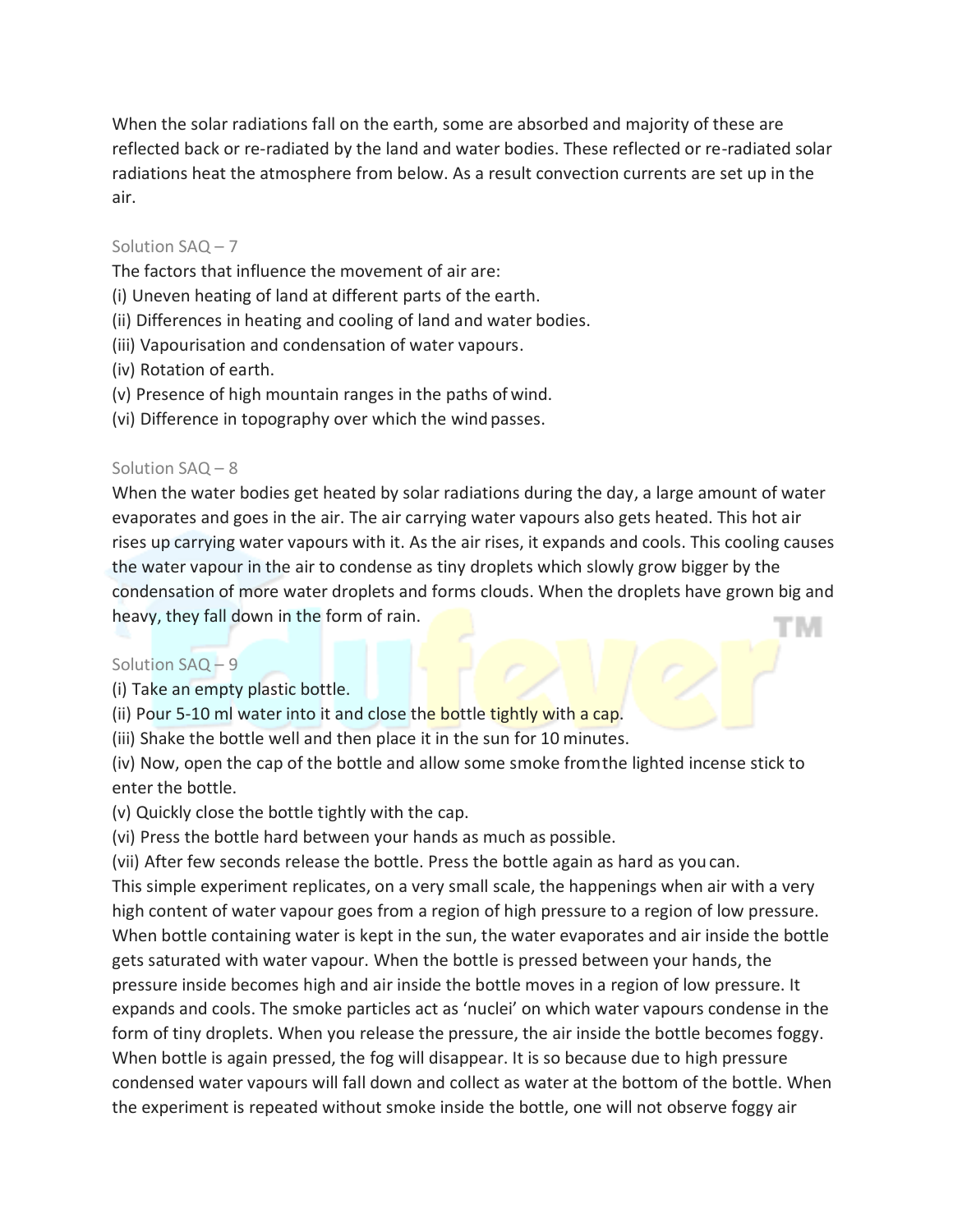inside the bottle as smoke particles are absent and nothing is available in air to act as 'nucleus' for water vapours to condense as tiny droplets.

## Solution SAQ – 10

The major components of air pollution are soot, fly ash, dust particles, smoke and some gases like sulphur dioxide, carbon monoxide, nitrogen oxide, ammonia etc.

# Solution SAQ – 11

When fossil fuels such as coal and petroleum products are burnt, they produce oxides of nitrogen and sulphur. On dissolving in rain these oxides form nitric acid and sulphuric acid respectively. This causes acid rain. These acids wash down into the soil and make it highly acidic, thus, affecting the growth of plants and ultimately the forest growth. It also affects the surface of buildings by eroding the stone and brick works.

# Solution SAQ – 12

Smog is a photochemical haze caused by the action of solar ultra violet radiation on atmosphere polluted with primary pollutants such as hydrocarbons and oxides of nitrogen from automobile exhaust. It reduces visibility and is highly suffocating and toxic to humans, animals and plants.

TW.

# Solution SAQ – 13

Effects of air pollution on human beings:

(i) Suspended particulate matter causes asthma, bronchitis and allergic cold.

(ii) Pollutant gases cause irritation in eyes, throat and lungs. Heart related diseases tend to increase.

(iii) Hydrocarbon vapours not only damage the internal organs but also cause cancer.

## Solution SAQ – 14

In coastal areas, during daytime, there is a regular flow of cool air from the sea towards the land. At night, there is a reverse flow of air from land to sea. This happens because during the daytime, land gets heated faster than water.

## Solution SAQ – 15

The atmosphere keeps the average temperature of the earth fairly steady during the day as the atmosphere prevents the sudden increase in temperature during the daylight hours and at night atmosphere slows down the escape of heat into the outer space.

## Solution SAQ – 16

Atmosphere is divided into five distinct layers: Troposphere, stratosphere, mesosphere, thermosphere and exosphere.

i. Troposphere is the lowest region of atmosphere which contains air and is subject of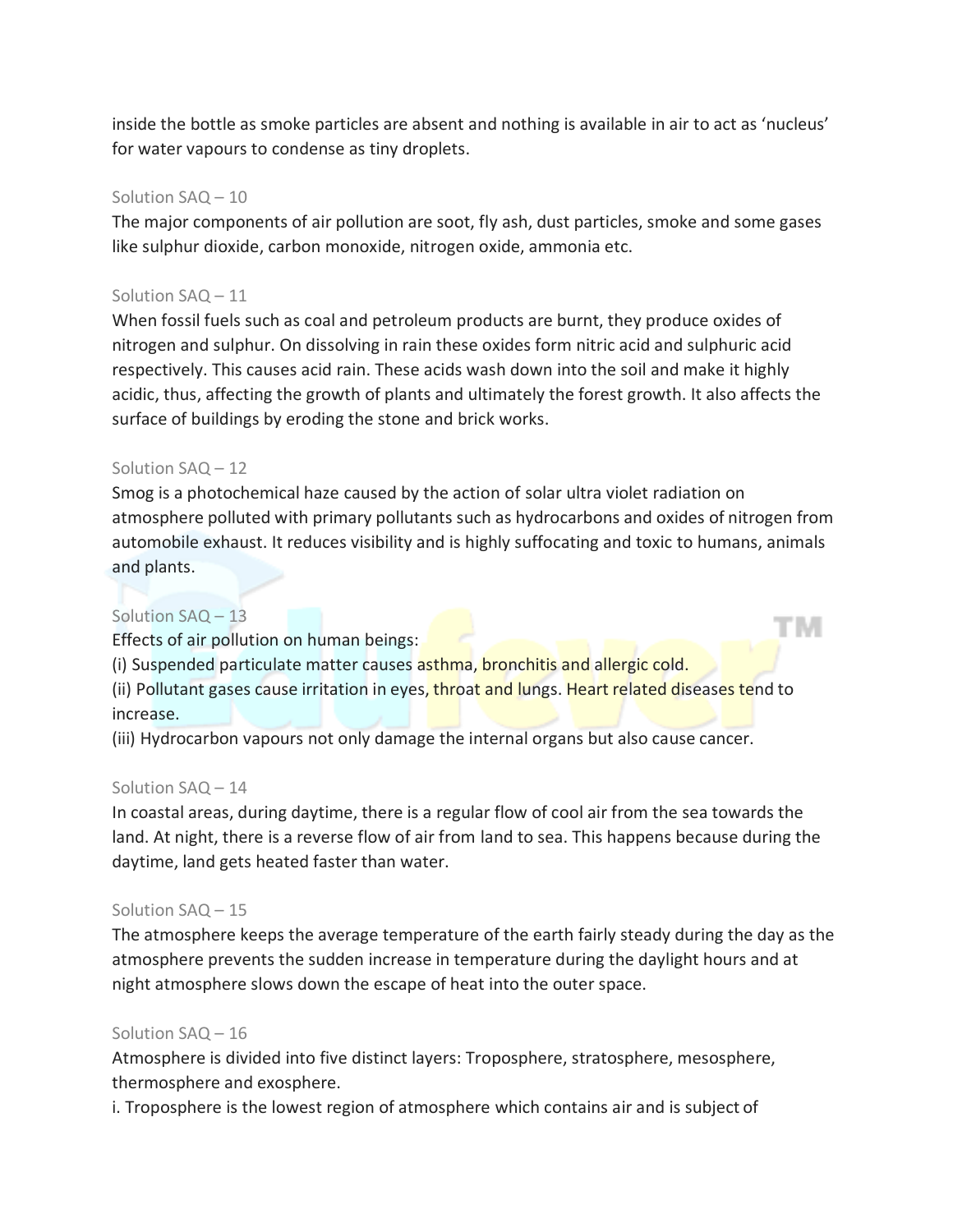differential heating. It extends from the surface of the earth upto 8-20 kms. Many important climatic events such as cloud formation, lightning, thundering etc all takes place in the troposphere.

ii. The Stratosphere extends from the top of the troposphere up to around 31 miles (50 km) above the Earth's surface. In this region the temperature increases with height. Heat is produced due to the formation of ozone.

iii. The mesosphere extends from the top of the stratosphere to about 53 miles (85 km) above the earth. The gases, including the oxygen molecules, continue to become thinner and thinner with height.

iv. Above the mesosphere the thermosphere extends up to near 375 miles (600 km) above the earth. This layer is known as the upper atmosphere. As such, incoming high energy ultraviolet and x-ray radiation from the sun, absorbed by the molecules in this layer, causes a large temperature increase.

v. Exosphere exists above the thermosphere.

# Solution SAQ – 17

Air pollution is of two main types:

Natural: It is the pollution caused by nature. It includes forest fires, dust storms, pollen etc. Human made: It is the pollution caused by human activities. It includes burning of fossil fuels in industries, vehicles and thermoelectric plants, gaseous emission from industries, mining, processing and stone crushing. TM

# Solution SAQ – 18

When the water bodies get heated by solar radiations during the day, a large amount of water evaporates and goes in the air. The air carrying water vapours also gets heated. This hot air rises up carrying water vapours with it. As the air rises it expands and cools. This cooling causes the water vapours in the air to condense as tiny droplets which slowly grow bigger by the condensation of more water droplets and forms clouds.

## Solution SAQ – 19

Global warming: An increase in the carbon dioxide content in the atmosphere leads to global warming. The global warming is quite dangerous as it tends to melt polar ice and glaciers existing on mountains, rise in the water level of the oceans and submerge several coastal areas and islands. This could further lead to floods.

## Solution SAQ – 20

Ozone depletion is caused by certain chemicals called ozone depleting substances. They include chlorofluoro carbons, methyl bromide, nitrogen oxides and chlorine. Effects of ozone depletion:

(i) Skin cancer.

(ii) Damage of eyes.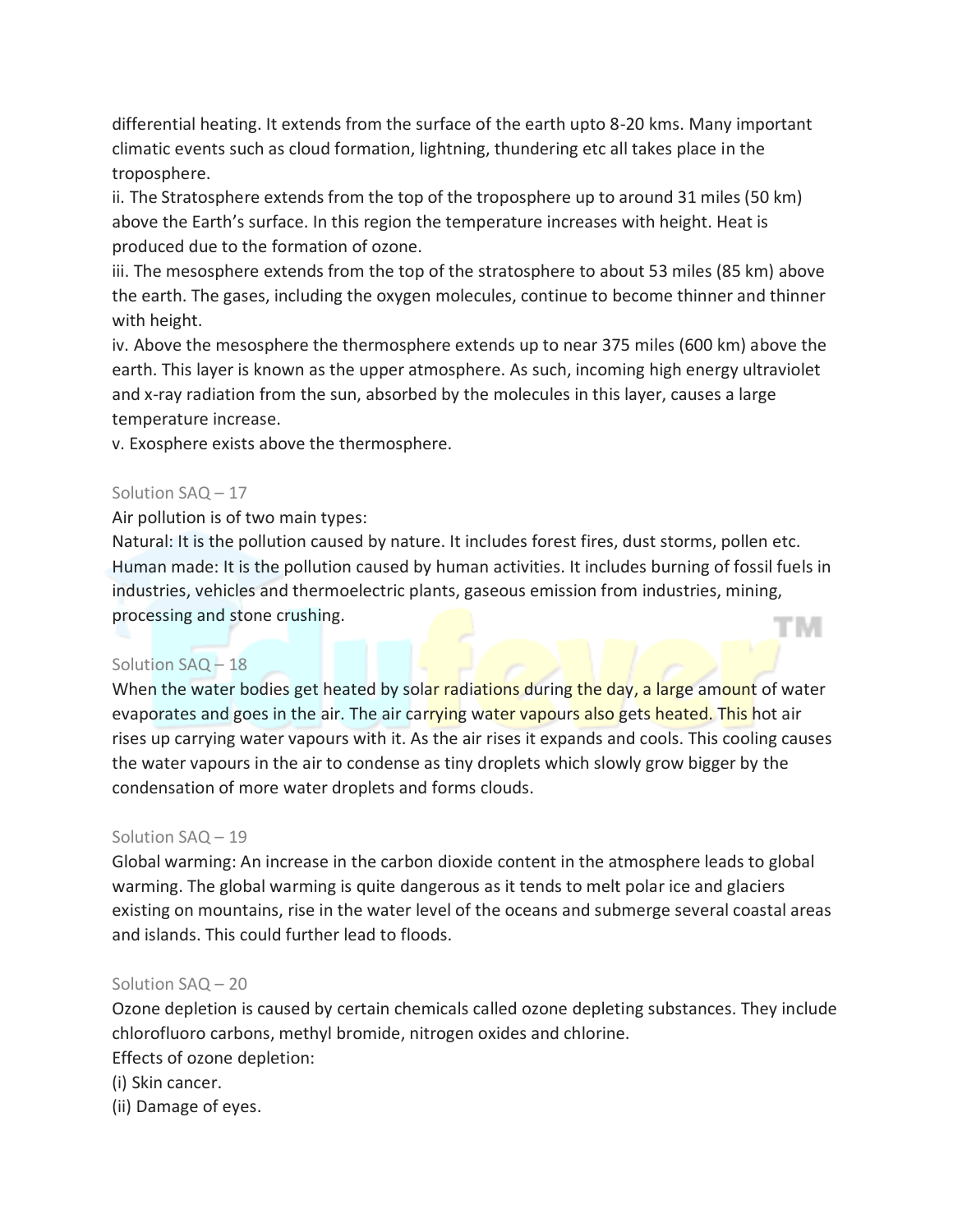- (iii) Damage of immune system.
- (iv) Decreased crop yields.

#### Solution SAQ – 21

When fossil fuels such as coal and petroleum products are burnt, they produce oxides of nitrogen and sulphur. On dissolving in rain these oxides form nitric acid and sulphuric acid respectively. This causes acid rain. These acids wash down into the soil and make it highly acidic, thus, affecting the growth of plants and ultimately the forest growth. It also affects the surface of buildings by eroding the stone and brick works.

#### Solution SAQ – 22

Rainwater harvesting is a technique used to capture and store rain water by making special water harvesting structures so that there is an increase in the recharge of underground water resources.

#### Solution SAQ – 23

Climate is the average weather of an area. It represents the general pattern of atmospheric or weather conditions, seasonal variations and weather extremes, in a region over an extended period, say 50 years or 100 years. For example, desert areas have a hot climate whereas snowbound mountains have a cold climate.

T M

# Solution SAQ – 24

The short term changes in the properties of the troposphere forms the weather. The weather changes take place everyday. It tells us about the temperature, rain, cloud and sunshine of an area.

## Solution SAQ – 25

CFC's are chlorofluoro carbons which deplete the ozone layer. They are rich in chlorine, fluorine and carbon.

Effects of chlorofluoro carbons:

- (i) Skin cancer.
- (ii) Damage of eyes.
- (iii) Damage of immune system.
- (iv) Decreased crop yields.

#### Solution SAQ – 26

Break down of bigger rocks into smaller mineral particles is called weathering. It is of 3 types: (i) Physical weathering: Various climatic factors such as temperature, wind, rain water, ice, snow, glaciers and running water contribute to physical weathering. Water and high temperature cause corrosive humidity and bring about unequal expansion and contractionof rocks, facilitating their break down.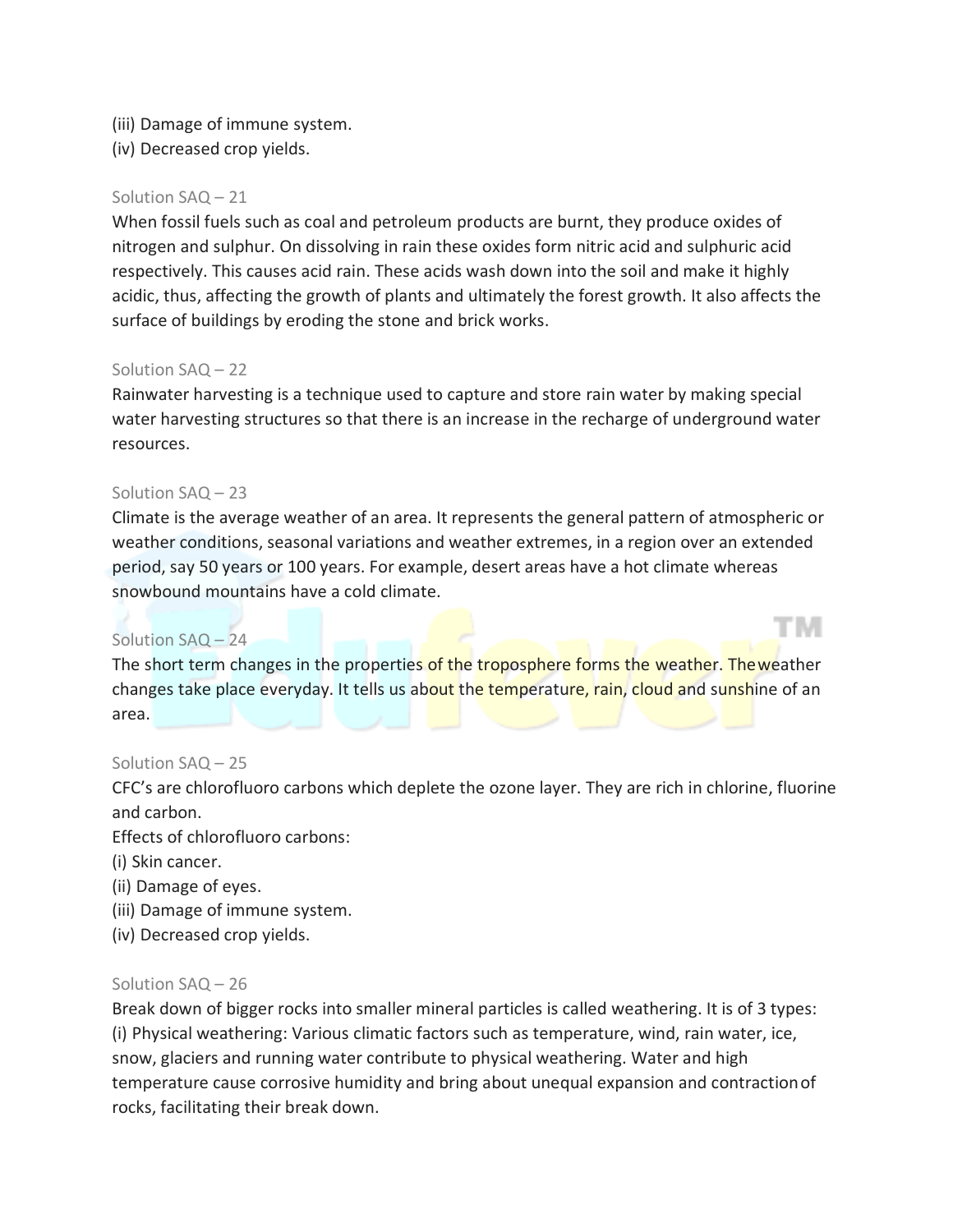(ii) Chemical weathering: It involves a variety of chemical processes, such as hydrolysis, hydration, oxidation and reduction. The breakdown of complex compounds by the carbonic acids present in water and acidic substances derived from the decomposition of organic matter in soil, are examples of chemical weathering.

(iii) Biological weathering: Is done by living organisms such as lichens and bryophytes. They create small crevices which deepen to form cracks in the rocks. Cracks gradually widenand cause slow fragmentation and eventually pulverisation of rocks.

# Solution SAQ – 27

The removal and transportation of the top layer of soil from its original position to another place, under the effect of strong winds and fast running rainwater is called soil erosion. Soil erosion can be prevented by :

- (i) Intensive cropping
- (ii) Sowing grasses and planting xerophytes.
- (iii) Terrace farming.
- (iv) Contour bunding.

# Solution SAQ – 28

Biological weathering: Is done by living organisms such as lichens and bryophytes. Lichens growing on rock surface extract minerals from the rocks. This creates small crevices at places where a thin layer of soil builds up. Mosses grow over these crevices causing deepening of crevices and results in the buildup of more soil inside them. The roots of short lived herbs also passes into them and the cracks gradually widen and cause slow fragmentation and eventually pulverisation of rocks.

# Solution SAQ – 29

Water is replenished in the seas by the means of water or hydrological cycle. We know that the oceans or seas are the largest global reservoir of water. Water evaporates from these reservoirs in large quantities and helps in the formation of clouds. The winds blows the clouds over to the lands where after getting cooled enough, the water in clouds falls on the earth or directly over the seas as rain and hail. Some water from rain and melting snow soaks into the ground, but most of it flows in rivers and returns directly to the seas.

## Solution SAQ – 30

Nitrogen fixation is the process of fixing free nitrogen into compounds. This takes place by the following means:

(a) Certain blue-green algae and bacteria can fix atmospheric nitrogen.

(b) Nitrogen fixing bacteria found in the nodules of roots of legumes such as gram, bean, pulses etc. fix atmospheric nitrogen into nitrogen containing compounds.

(c) Lightning also helps in the formation of nitrogen containing compounds.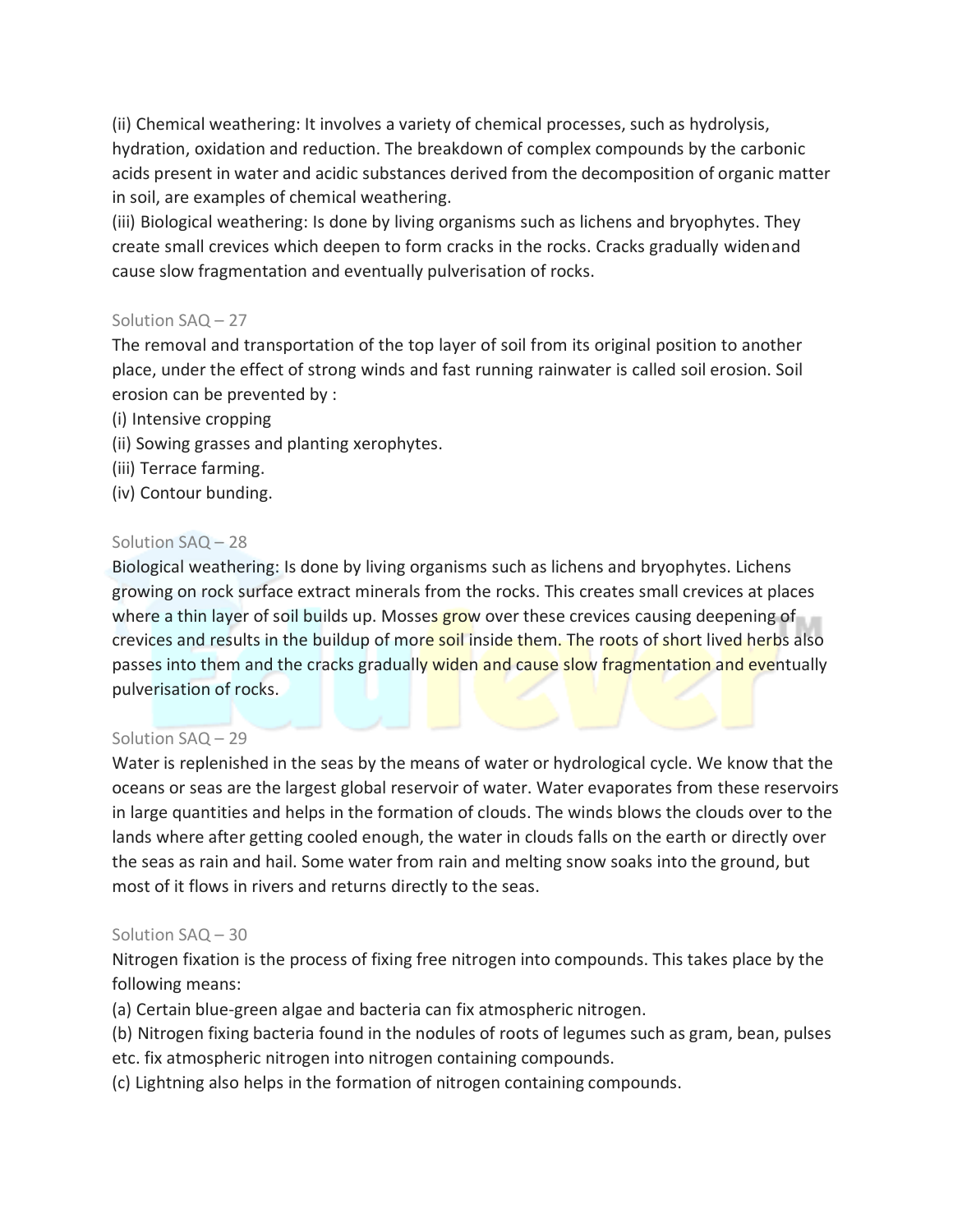## Solution SAQ – 31

Nitrogen exists as free nitrogen in the atmosphere. This free nitrogen is fixed into compounds of ammonia and nitrates. Most of the organisms cannot utilise nitrogen as molecular nitrogen. Plants take compounds containing nitrogen from the soil. From plants nitrogen passes into the food web. Decay of dead plants, animals and excreta causes return of nitrogen compounds to the soil. Denitrifying bacteria cause liberation of free nitrogen in the atmosphere.

## Solution SAQ – 32

Carbon is an important constituent of organic compounds found in all living beings in the form of carbohydrates, fats, proteins and nucleic acids. Carbon is trapped in the surrounding air and water in the form of carbon dioxide. The consumers devour the organic carbon compounds that producers manufacture. Through respiration, both consumers and producers return carbon to the non-living environment in the form of carbon dioxide. Some carbon accumulates in wood for many years and is eventually returned to the atmosphere by fires or through consumption and respiration by fungi, bacteria and other detrivores. Volcanic eruption also releases carbon dioxide to the atmosphere.

#### Solution SAQ – 33

The dangers of global warming are:

(i) It leads to the melting of polar ice caps and rise in sea level.

(ii) Increase in the temperature of the earth due to green house effect will cause a changein weather and precipitation patterns on the earth.

(iii) It leads to methane burp which is caused by the melting of methane hydrates in permafrost and on sea floor.

## Solution SAQ – 34

Carbon dioxide concentration in atmosphere is rising primarily because of two reasons: (i) Deforestation and (ii) Increased combustion of fossil fuels.

As trees take in carbon dioxide from air and release oxygen back into the air, it helps in maintaining the desired levels of oxygen and carbon dioxide in the atmosphere. But due to deforestation, trees are being cut down and this is leading to the increase in carbon dioxide levels.

The increased combustion of fossil fuels also leads to the release of enormous amounts of carbon dioxide in the atmosphere.

#### Solution SAQ – 35

Ozone layer is called ozone umbrella/shield because it filters out the harmful, high energy ultra violet radiations coming from the sun.

#### Solution SAQ – 36

In 1985, Farmen found that ozone layer had thinned out over Antarctica. It was called an ozone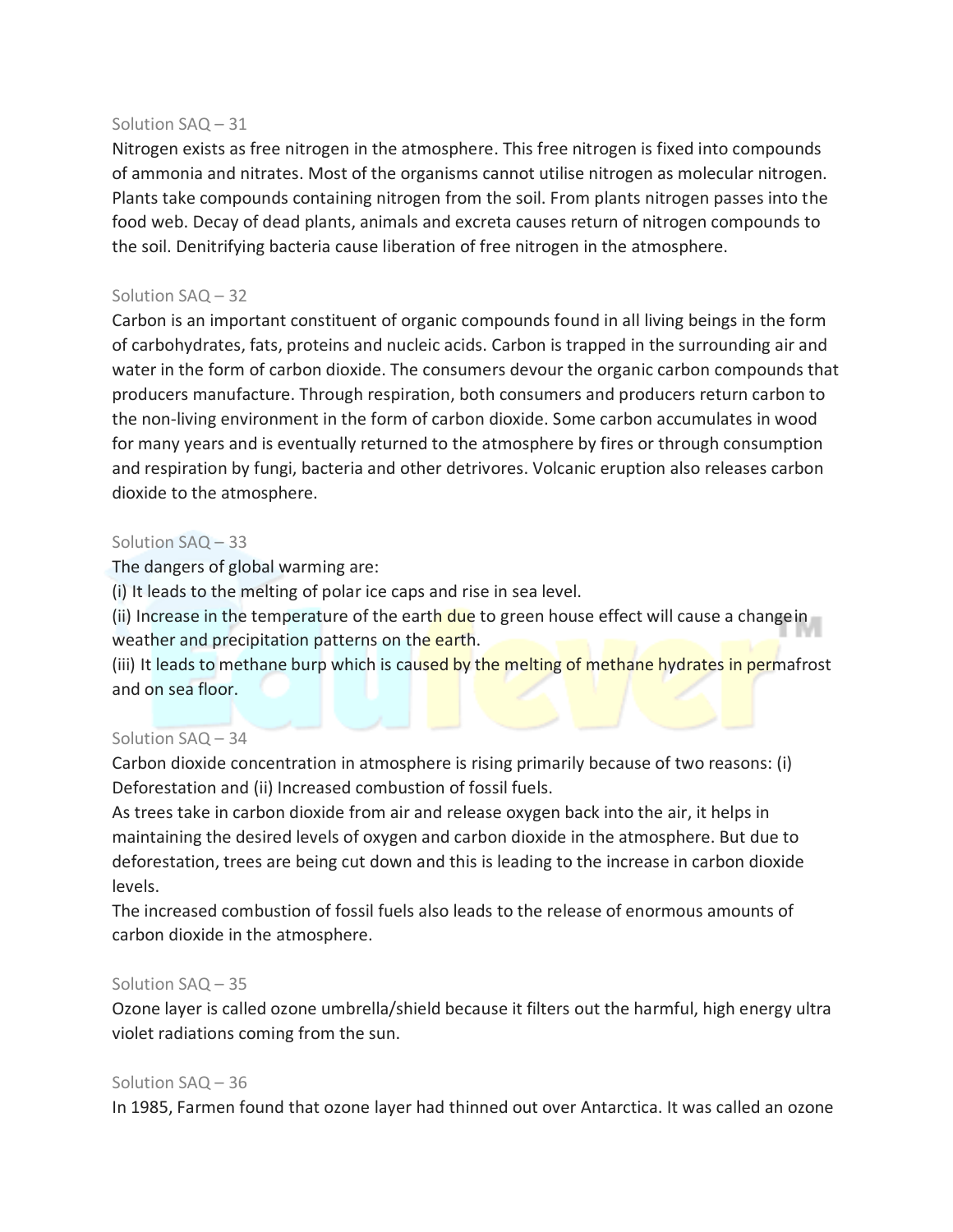hole.

Effects of widening of ozone hole are:

(i) Skin cancer.

- (ii) Damage of eyes.
- (iii) Damage of immune system.
- (iv) Decreased crop yields.

# Solution SAQ – 37

Water is one of the most important physical components which is essential for the survival of live on earth. Ocean is the biggest storehouse of water. Water on evaporation forms clouds and which after condensation falls down as rain. After rain, it passes through rivers and gets collected again in the ocean. The circulation of water in this manner is called water cycle. The cycle is also performed through living beings in the processes like absorption and transpiration of water by plants and drinking by animals. Animals lose water during respiration and evaporation, perspiration and excretion.





(ii) Carbon cycle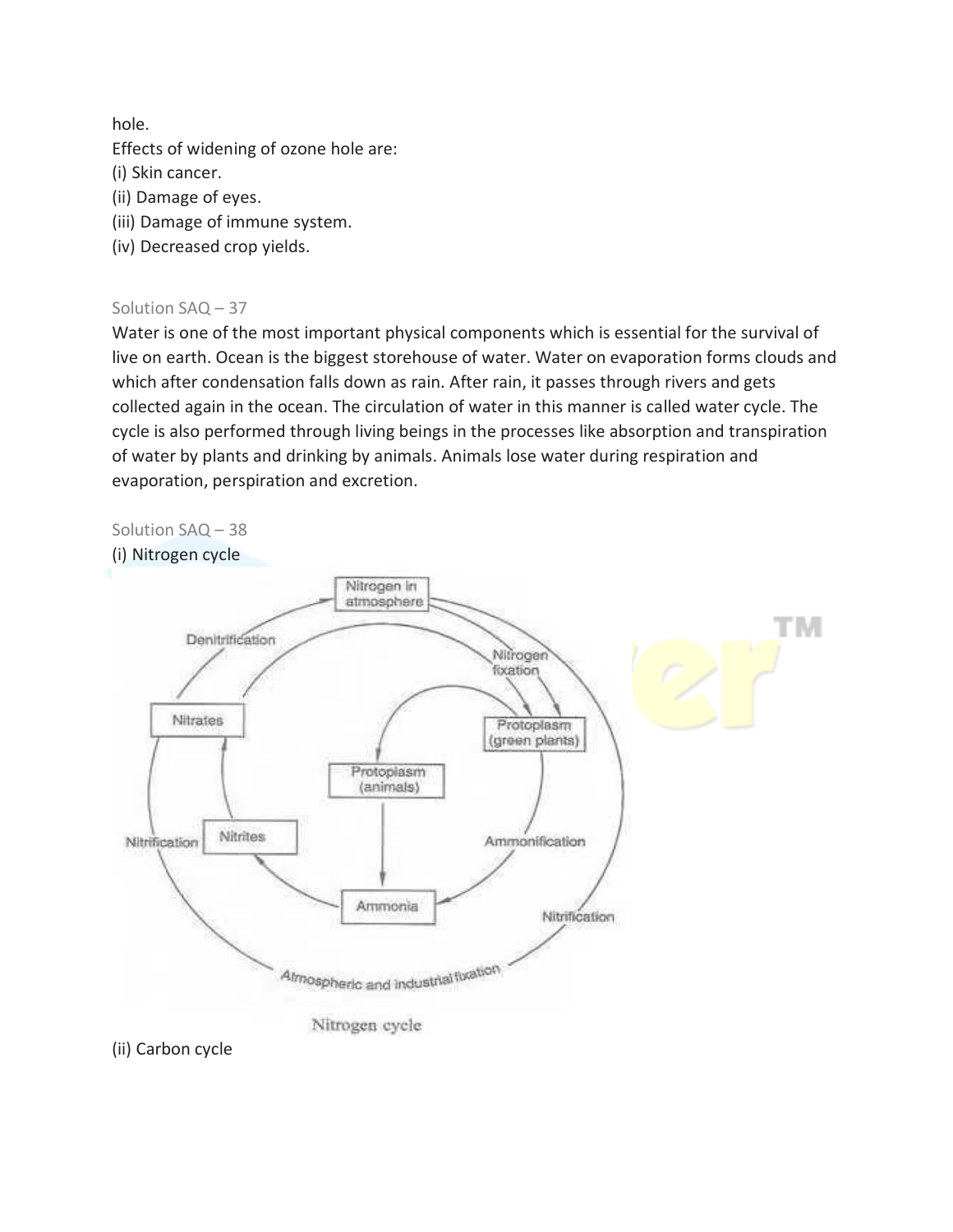

# **PS Verma and V.K. Agarwal Biology Class 9 Page No – 357.**

## Solution SAQ – 39

The bacteria which help in nitrogen fixation are Azotobactor and Rhizobium. Some bacteria help to convert ammonia into nitrates. These are Nitrosomonas and Nitrobactor.

TМ

Solution SAQ – 40: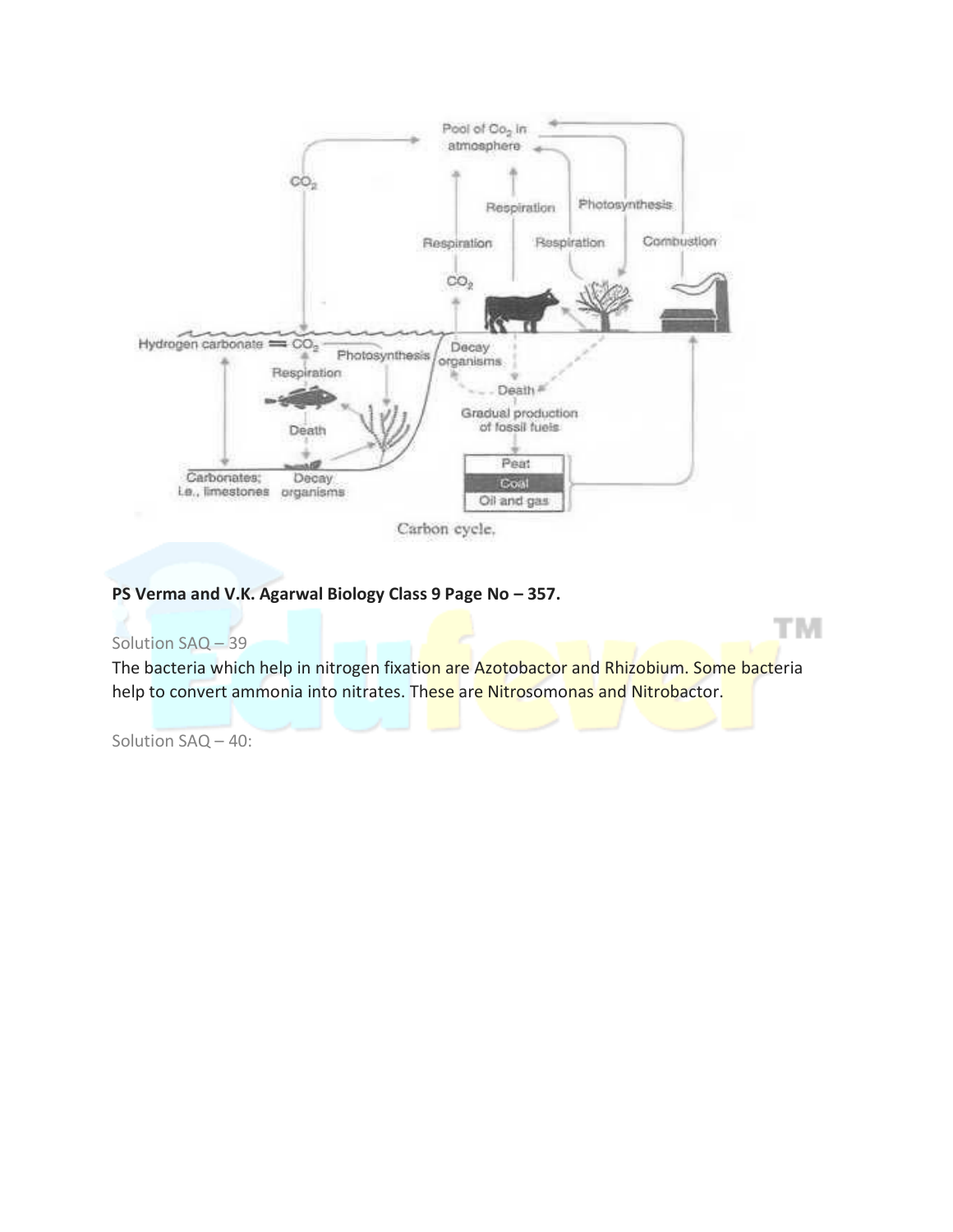

Water cycle.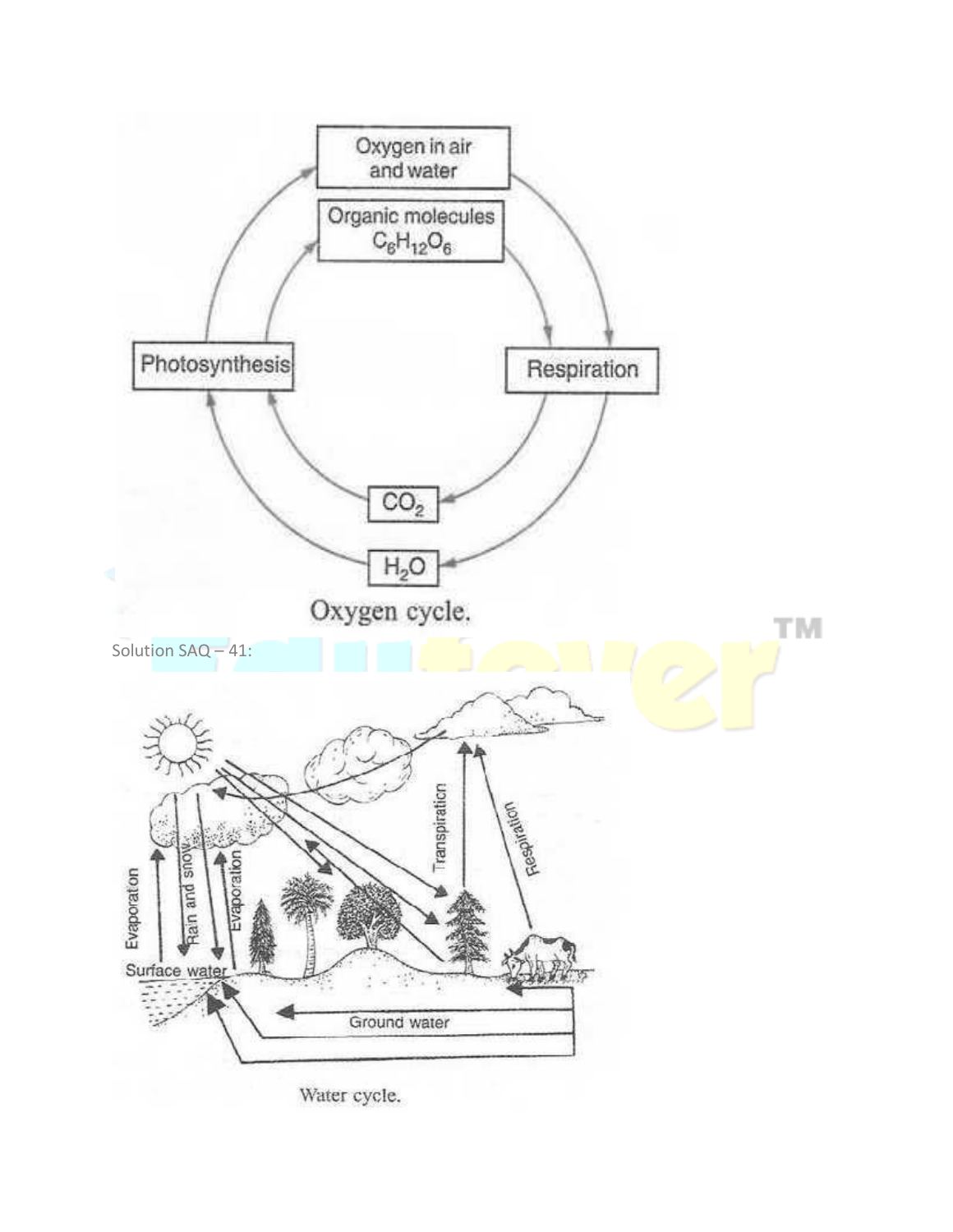## Solution SAQ – 42

The three aspects of nutrient cycling are:

(i) Input of nutrients – An ecosystem receives the nutrients from an external source. It stores them for further use through biological processes.

(ii) Output of nutrients – Nutrients move out of an ecosystem and many of them become input to another ecosystem.

(iii) Internal nutrient cycling – Nutrients are continuously regenerated and stored in soil in forms available to plants. This is done by decomposers by the process of decomposition of detritus.

# Solution SAQ – 43

The organisms get water from and return it to the global water cycle. Plants absorb water from the soil or water reservoir and add it to the air in vapour form by a process called transpiration. Water transpired by trees cools the surrounding air. Animals take water from the water reservoir or with food and return it to the air and vapours by respiration or to the soil by excretion. Mammals also excrete water as sweat which evaporates from the water bodies. Water is added to the environment by the death and decay of organisms. Water vapour formed by transpiration and respiration form clouds and enters global water cycle. Rain adds water to the soil and reservoir for reuse by plants and animals. This completes the water cycle.



Natural resources are living and non-living components of nature which are used by humans to meet their requirements. Since natural resources are available only from the Earth, they are called Earth resources.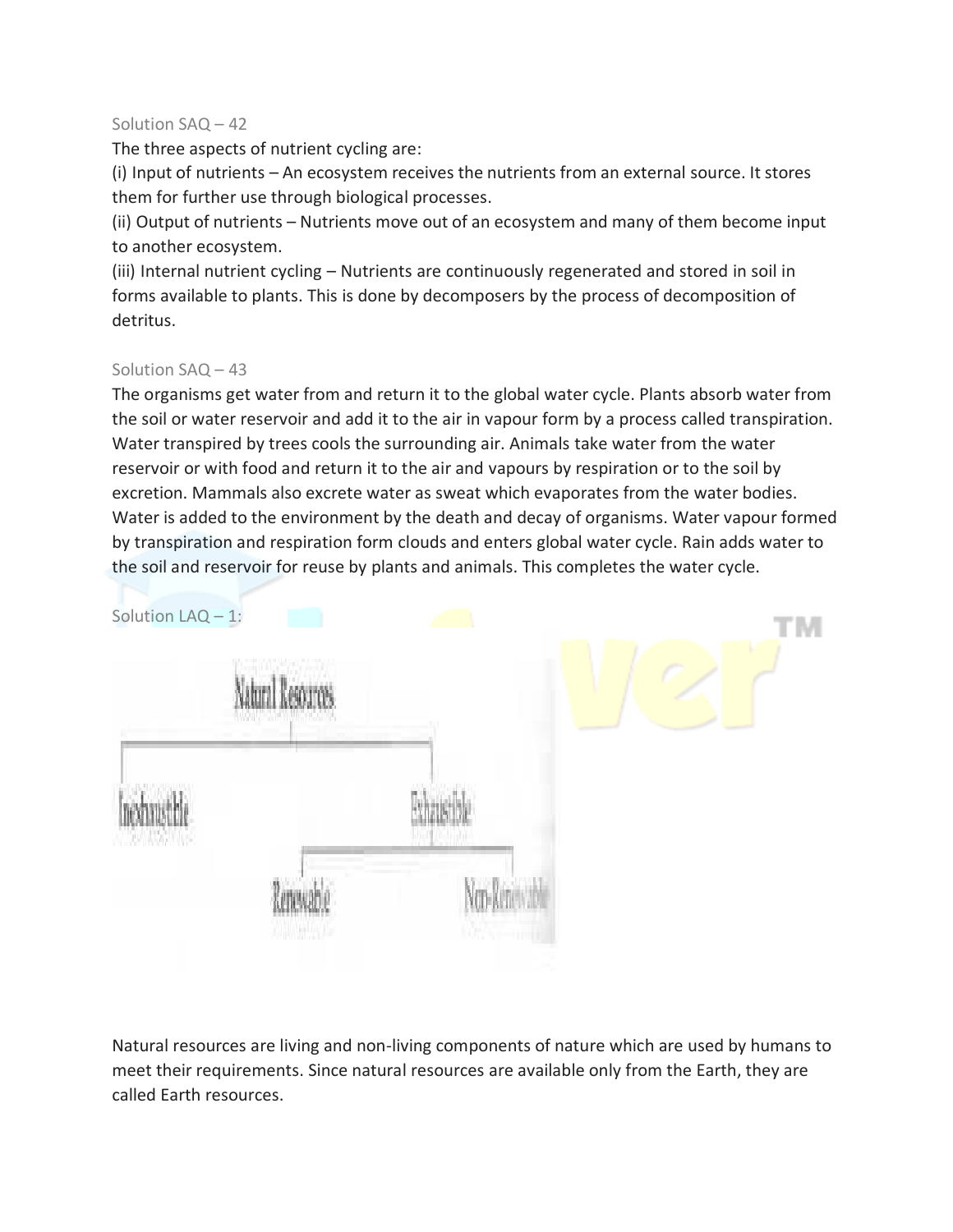Based on their abundance, natural resources are of two main types, inexhaustible and exhaustible.

(a) Inexhaustible natural resources: They are natural resources which occur in suchabundance that they are not likely to get exhausted despite continuous use, e.g., air, water, solar energy.

(b) Exhaustible natural resources: They are natural resources which are available in limited quantity. They may to get depleted by continuous and indiscriminate human consumption. Exhaustible resources are of two kinds, renewable and non-renewable.

(i) Renewable resources: They are exhaustible resources which get replenished regularly. These are both living and non-living resources which can replenish themselves by quick recycling, e.g., forests, wildlife, soil and underground water. Renewable resources can last for ever if they are used responsibly.

(ii) Non-renewable resources: They are exhaustible resources which once used cannot be replenished. Thus, these resources are non-living and cannot replenish themselves by recycling and replacement. If not used carefully they will ultimately get exhausted. Their increased consumption results in quicker exhaustion, e.g., minerals, fossil fuels such as coal and petroleum.

T M

# Solution LAQ – 2

Air contains oxygen. The latter is needed by most organisms and plants for all respiration to go on. It is therefore rightly called the breath of life. Air is an inexhaustible natural resource. In a world without air, there would be no plant or animal life, no winds, clouds or rain, no fires and no protection against harmful solar radiations. This is because the atmosphere covers the Earth, like a blanket. Air is a bad conductor of heat. The atmosphere keeps the average temperature of the Earth fairly steady during the day and even during the course of whole year. The atmosphere prevents the sudden increase in temperature during the daylight hours. And at night, atmosphere slows down the escape of heat into outer space.

## Solution LAQ – 3

The introduction of chemicals, particulate matter, or biological materials into the atmosphere that cause harm or irritate living organisms or damage the natural environment is known as air pollution.

The major causes of air pollution can be in the form of solid particles, liquid droplets, or gas. There are many different chemical substances that contribute to air pollution. These chemicals come from a variety of sources. Among the many types of air pollutants are nitrogen oxides, carbon monoxides, and organic compounds that can evaporate and enter the atmosphere. Air pollutants have sources that are both natural and human. Humans contribute substantially more to the air pollution problem. Forest fires, volcanic eruptions, wind erosion, pollen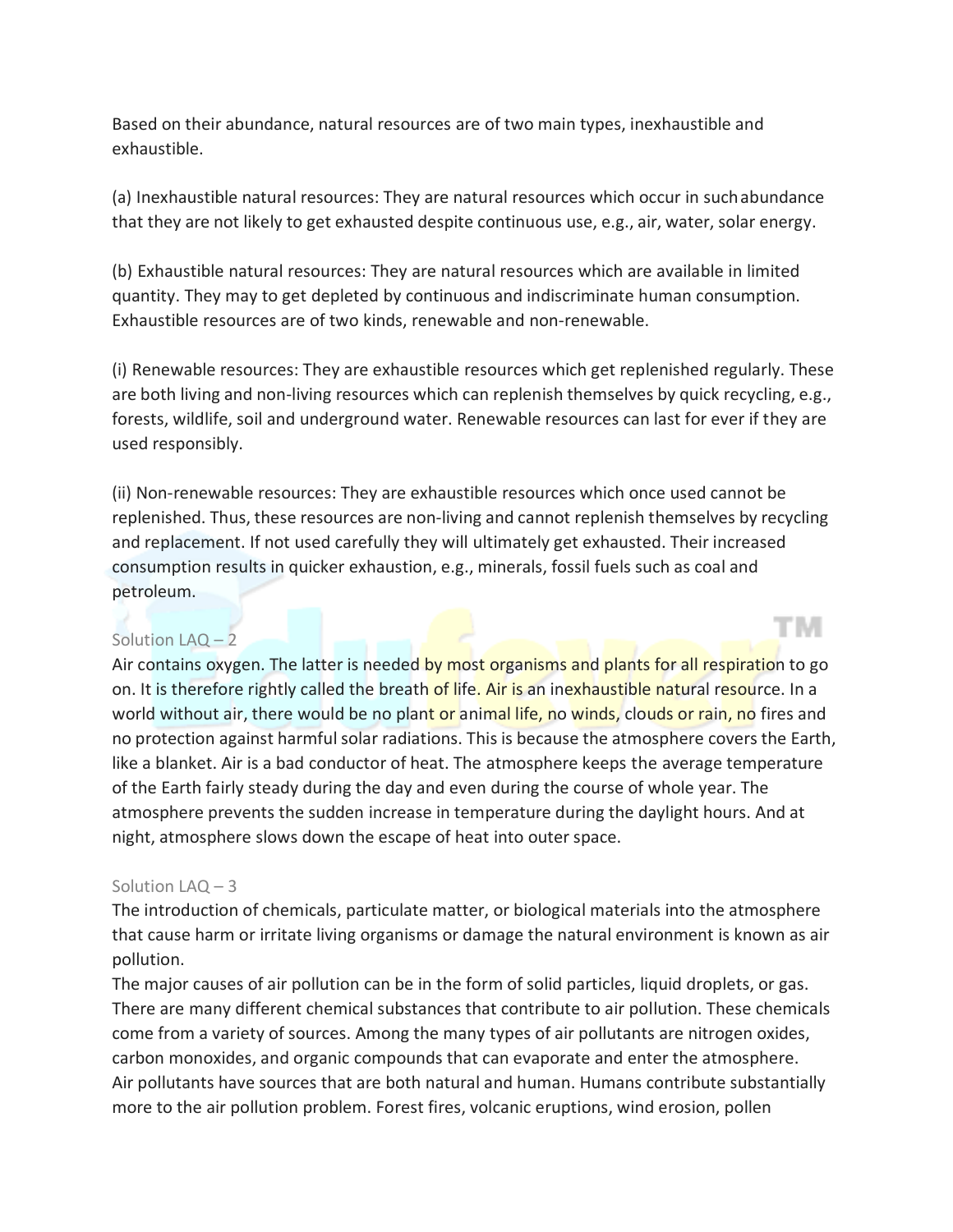dispersal, evaporation of organic compounds, and natural radioactivity are all among the natural causes of air pollution. Though some pollution comes from these natural sources, most pollution is the result of human activity. The biggest causes are the operation of fossil fuelburning, power plants and automobiles that combust fuel.

Effects of air pollution on human beings:

(i) SPM (suspeneded particulate matter) causes asthma, bronchitis and allergic cold.

(ii) Pollutant gases cause irritation in eyes, throat and lungs. Heart related diseases tend to increase.

(iii) Hydrocarbon vapours not only damage the internal organs but also cause cancer.

# Solution LAQ – 4

The ozone layer is a deep layer in the stratosphere, encircling the Earth, which has large amounts of ozone in it. This layer shields the entire Earth from much of the harmful ultraviolet radiation that comes from the sun. Ozone is a special form of oxygen, made up of three oxygen atoms rather than the usual two oxygen atoms.

It is formed when some type of radiation or electrical discharge separates the two atoms in an oxygen molecule (O2), which can then individually recombine with other oxygen molecules to form ozone (O3).

Reduction in the concentration of ozone layer is called ozone depletion. Ozone depletion is caused by certain chemicals called ozone depleting substances. They include chlorofluoro carbons, methyl bromide, nitrogen oxides and chlorine.

Effects of ozone depletion: Depleting ozone layer allows more ultraviolet (UV) radiations to pass through it, which reach the earth's surface. These UV rays cause various harmful effects on human beings, animals, plants and environment such as:

(i) Skin cancer.

(ii) Damage of eyes.

- (iii) Damage of immune system.
- (iv) Decreased crop yields.

Solution LAQ – 5

Sources of water pollution:

(i) Sewage – Organic wastes are contributed as domestic and commercial sewage by food processing plants, dairy farms, piggeries, poultry farms, slaughter houses, breweries, tanneries, etc. Animal excreta is discharged into fields or dumped into pits reaches water bodies through run off and leaching, particularly during the rainy season.

(ii) Industrial wastes – Effluents of mills and industries such as paper mills, petroleum refineries, etc., contain large quantities of harmful chemicals including acids, alkalis and heavy metals (e.g., mercury salts from paper industries) that are discharged into water bodies (rivers and lakes).

(iii) Synthetic soaps and detergents – Water containing soaps and detergents is discharged from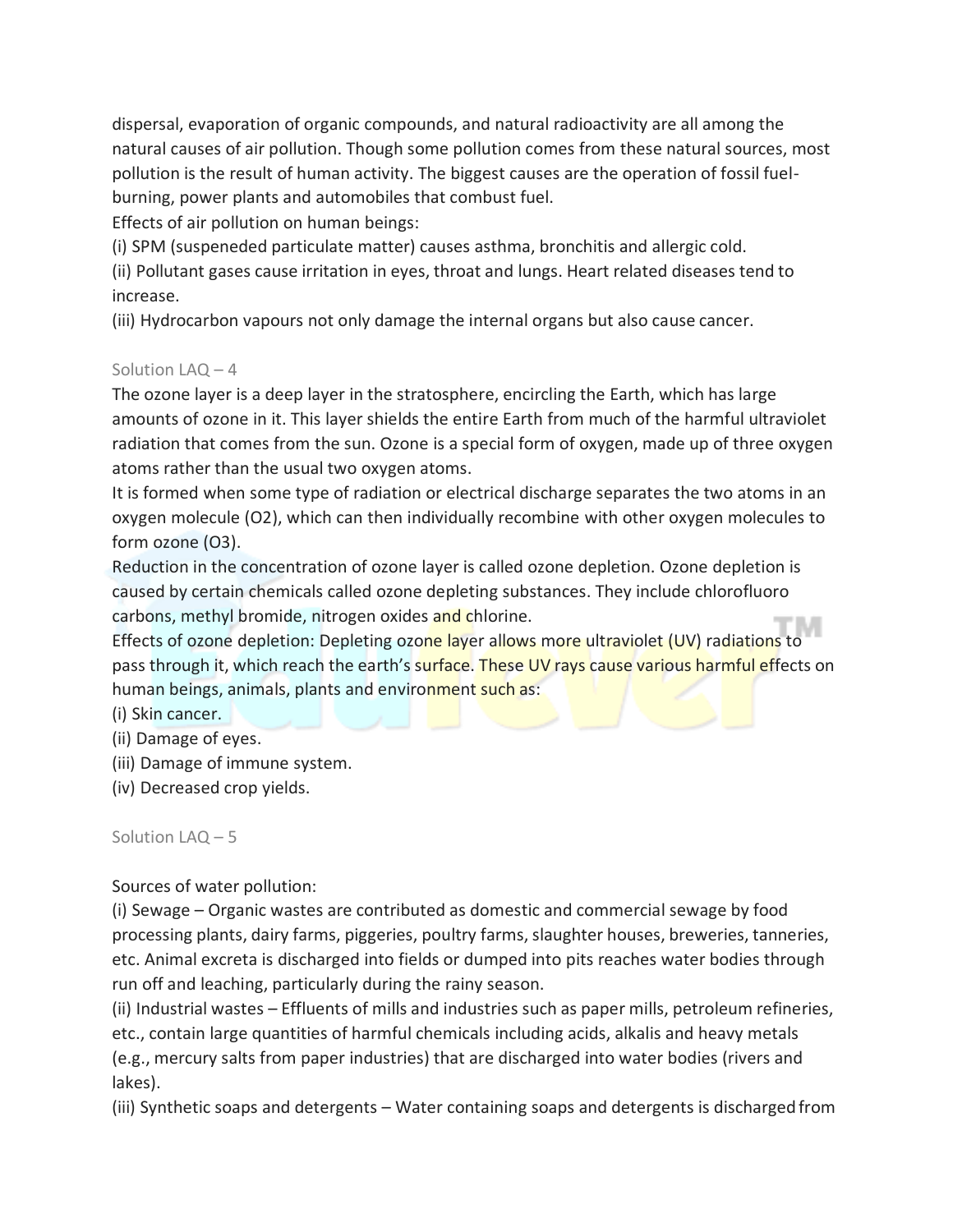houses and certain factories.

(iv) Fertilizers and pesticides – Fertilizers and pesticides are being used excessively in the fields to increase crop production. These are washed by rainwater into water bodies and pollute them.

(v) Petroleum oil – Drilling and shipping operations are common in the oceans. Leakage of petroleum oil during such operations or due to accidents results in water pollution.

(vi) Solid particles – Rain erodes soil and carries silt to water. Tiny suspended particles of clay and dust also settle in water from air. These soil particles cause turbidity.

(vii) Thermal pollution – Discharge of hot water from industries and thermal plants into water body changes the normal temperature of the water. The content of oxygen decreases. Reduced oxygen content kills aquatic animals and reduces the rate of decomposition of organic matter which, therefore, accumulates.

# Harmful effects of Water pollution:

(i) Human diseases – Diseases such as typhoid, cholera, dysentery, jaundice and hepatitis are caused due to water pollution.

(ii) Disturbance in ecological balance – All types of water pollutants affect the life forms living in the water. These pollutants can encourage the growth of some life forms and harm some other life forms hence affecting the balance between various organisms.

(iii) Removal of desirable substances from water bodies – With increase in the amount of organic wastes in water, bacteria multiply rapidly and use up the available oxygen. Lack of oxygen kills the fish and other animals.

# Solution LAQ – 6

(i) Eutrophication is nutrient enrichment (i.e., addition of nitrates and phosphates) of water body that results in the growth of aquatic plants, especially algae causing colouration of water known as algal bloom. It leads to depletion of dissolved oxygen in water resulting in killing of aquatic organisms (e.g., fish).

(ii) The phenomenon of increase in the concentration of harmful non-biodegradable substances in the body of living organisms at each trophic level of the food chain is called biomagnification. Two heavy metals which are biomagnified are mercury and cadmium. Due to biomagnification fish-eating predatory birds such as kingfishers and loon become poisoned.

# Solution LAQ – 7

Living organisms need water because it plays a vital role in the reactions taking place within organism's cells and body. Water acts as a universal solvent, providing a medium for the chemical reactions to occur. Substances are also transported from one part of body to the other in the dissolved state. Therefore, it is necessary for the organisms to maintain a distinct level of water within their bodies in order to stay alive. Terrestrial life forms require fresh water because their bodies cannot tolerate or get rid of the high amounts of the dissolved salts in saline water. So, water sources need to be easily accessible to animals and plants to survive on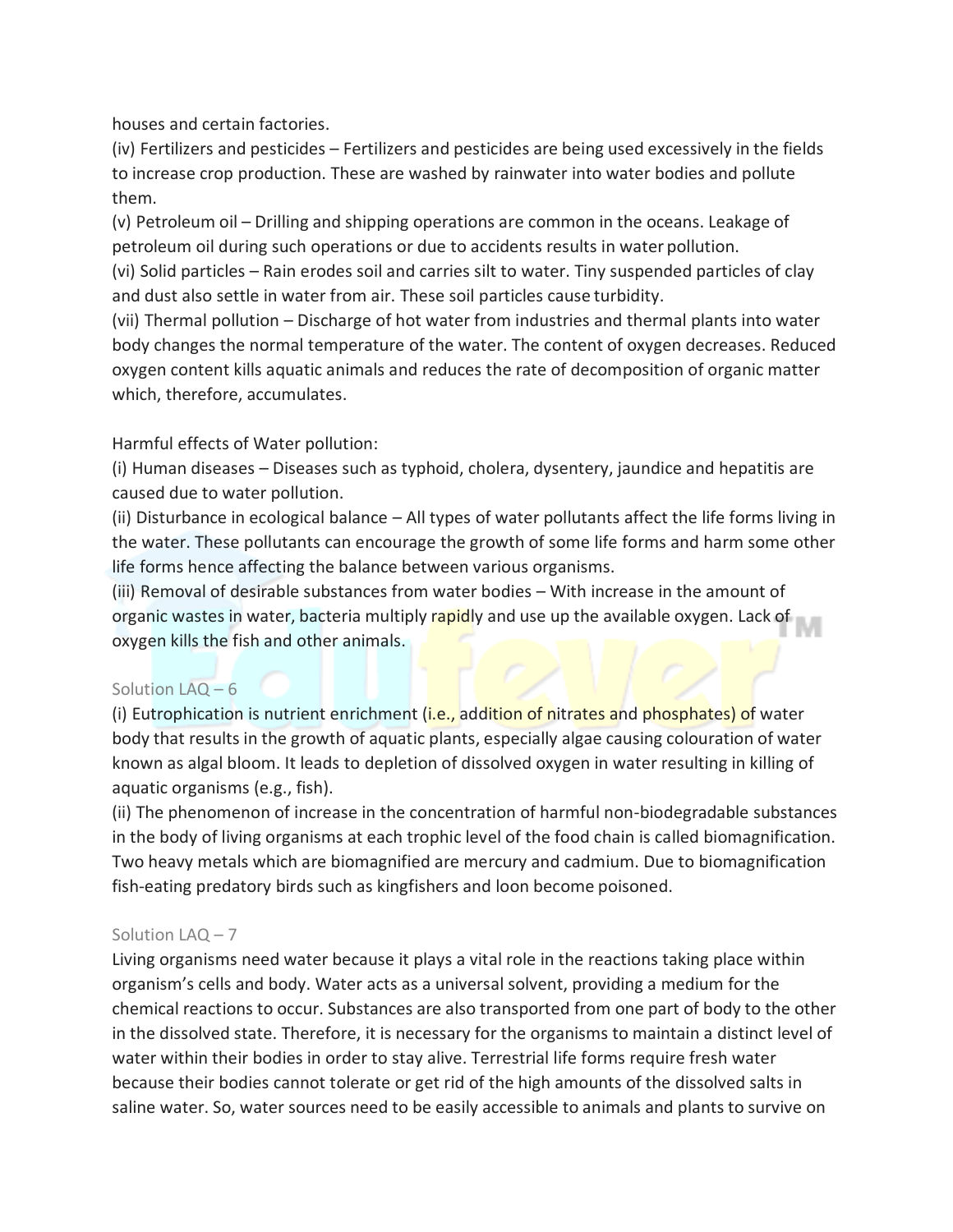#### land.

Thus, availability of water decides not only the number of individuals of each species that are able to survive in a particular area, but it also decides the diversity of life there.

## Solution LAQ – 8

Soil is a mixture of small particles of rocks and humus (i.e., organic matter obtained from decaying of living organisms or their wastes). Temperature variations due to radiations of the sun, rain water, winds and living organisms influence the formation of soil from the rocks involving two processes: weathering and paedogenesis.

Breakdown of bigger rocks into small, fine soil particles is called weathering. It may occur due to physical, chemical or biological means. Under the influence of solar radiations, rocks heat up and expand. At night, these rocks cool down and contract. Since all the parts of rocks do not expand and contract at the same rate, cracks appear in the rocks and ultimately the large rocks breakdown into smaller pieces. Flow of water through or over the rocks makes the cracks bigger. Flowing/falling water also has an erasing effect on the rocks. On freezing the water expands in rock crevices and breaks the rocks. Similarly, strong winds continue to rub against hard rocks and erode them. Growth of lichens, mosses and other plants also influence the formation of soil by eroding the rocks over which they are growing.

Paedogenesis: This process concludes the decomposition by bacteria and fungi, during which organic materials are broken down, leading to humification and mineralization. Detritivores such as nematods, earthworms, etc., consume organic matter and add excretory nitrogen to it. Thus, addition of organic matter (humus) from dead and decomposed plants and animals, is the final stage in soil formation.

# Solution LAQ – 9

Soil pollution is caused by solid wastes and chemicals. The slag heaps from mines spoil the beauty of sites of mines. Pulp and paper mills, sugar mills, oil refineries, power plants, chemicals fertilizer manufacturing units, iron and steel plants, plastic and rubber producing complexes are some major contributions to soil pollution. Most industrial furnaces and thermal power stations produce fly ash, which is a grey, powdery residue of unburnt material, and causes pollution. This fly ash hampers the growth of crop plants and also decreases crops of orchards. Domestic waste also adds a large amount of solid wastes. Modern farming practices involve the use of large amounts of fertilizers and pesticides. Use of these substances over long period of time can destroy the soil structure by killing the soil microorganisms that recycle nutrients in the soil. It also kills the earthworms which are helpful in making the rich humus. Fertile soils can quickly become barren if sustainable practices are not followed.

## Solution LAQ – 10

The removal and transportation of top soil from its original position to another place with the help of certain agents such as strong winds and fast running waters, is called soil erosion.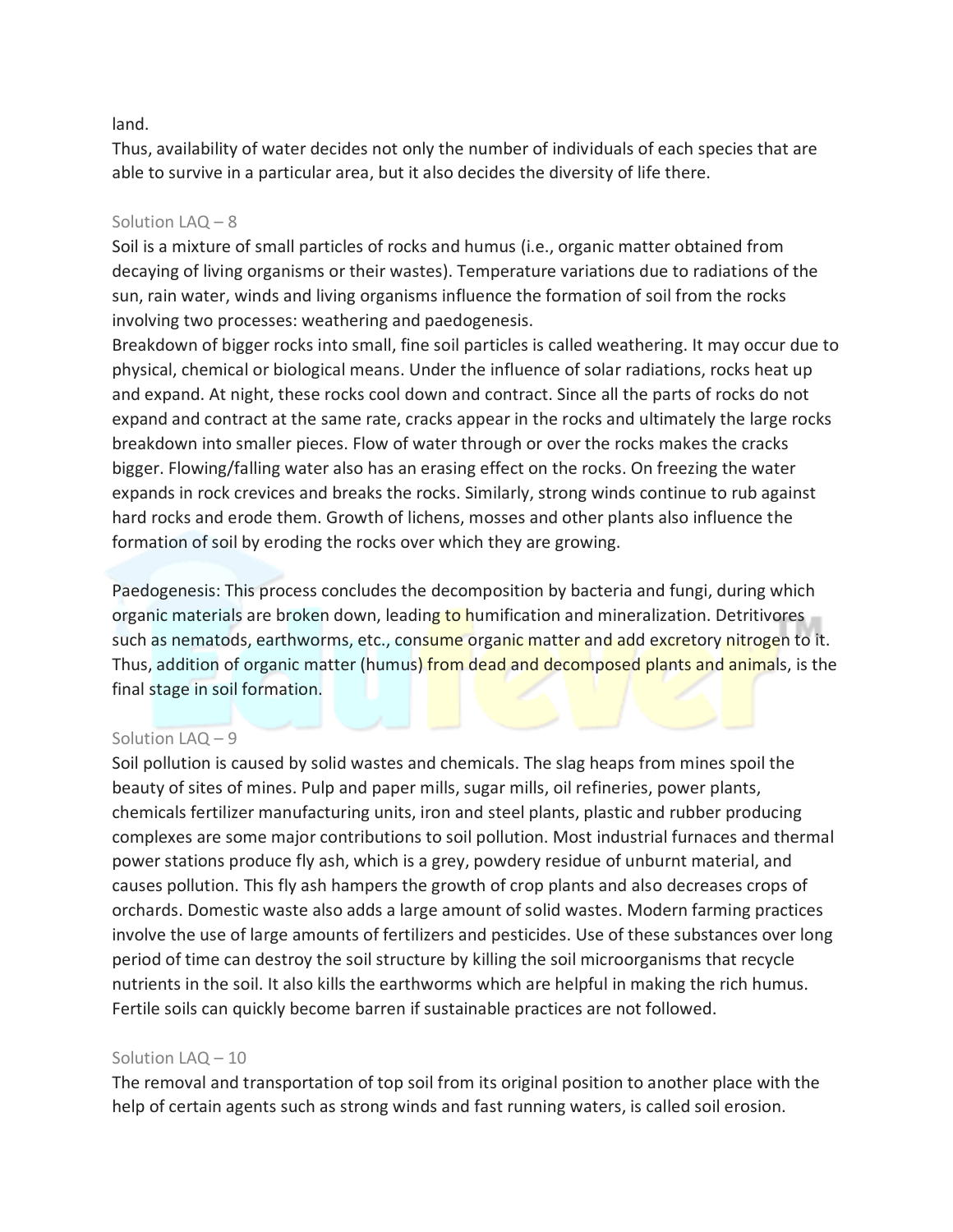Causes of Soil Erosion:

1. Strong winds: The soil which is uncovered and loose, is eroded, when it is exposed to strong winds. The winds carry away the fine soil particles to other places.

2. Heavy rains: When rain falls on the unprotected top soil, rain water washes it down into the streams and rivers, etc.

3. Human actions: Human activities such as expansion of urban areas has led to removal of vegetation from certain regions. The bare land is thus exposed to agencies (winds, rains) of soil erosion.

# Effects of Soil Erosion:

1. Loss of fertility and desertification: Soil erosion results in the displacement of the top soil from one region to another, thus, reducing its fertility. When the top fertile soil is constantly removed from a region, only infertile sub-soil is left behind. In such a soil, only sparse vegetation can grow. This way, soil erosion gradually turns lush green areas intodeserts. 2. Landslides in hilly areas: Barren hills or hills with sparse vegetation are constantly exposed to heavy rain fall that makes the top soils of hills loose. Due to soil erosion, rock pieces of various sizes and loose soil from hills, suddenly slide down the steep slopes of mountains/hills. This phenomenon is called landslides. When these rock pieces and soil block the narrow river bed they result in floods. Sometimes, landslides block the roads and disrupt hill-life.

3. Flash floods: Vegetation in the hilly regions absorb a lot of rain water and keep the top soil intact. Barren hills or hills with sparse vegetation cannot absorb much rain water and thus can not keep the soil intact. So, heavy rains result in rapid movement of water in the areas resulting in flash floods in lower areas causing enormous loss to life and property.

Prevention of soil erosion:

1. Intensive cropping: If the fields remain covered with crops throughout the year, their top soil will not be exposed to winds or rains. In such a condition, no soil erosion will occur.

2. Sowing grasses and planting xerophytes: Soil should not be left uncovered. Sowing grasses on barren soil or planting of xerophytes will bind the loose soil. The roots of grasses and xerophytes hold the soil in place. Vegetative cover on the ground also helps in percolating water into deeper layers of soil.

3. Terrace farming (terracing): In terracing the slopes are divided into a number of flat fields to slow down the flow of water. In hilly regions, small crop fields are thus formed in the form of steps on terraces for cultivation of crops. Such terrace farms reduced the flow of rain water down the slopes of hills. Moreover, eroded soil from upper regions of hills gets deposited in lower terraces.

# Solution LAQ – 11

The continuous process by which nitrogen is exchanged between organisms and the environment is called nitrogen cycle. Nitrogen is an essential nutrient, needed to make amino